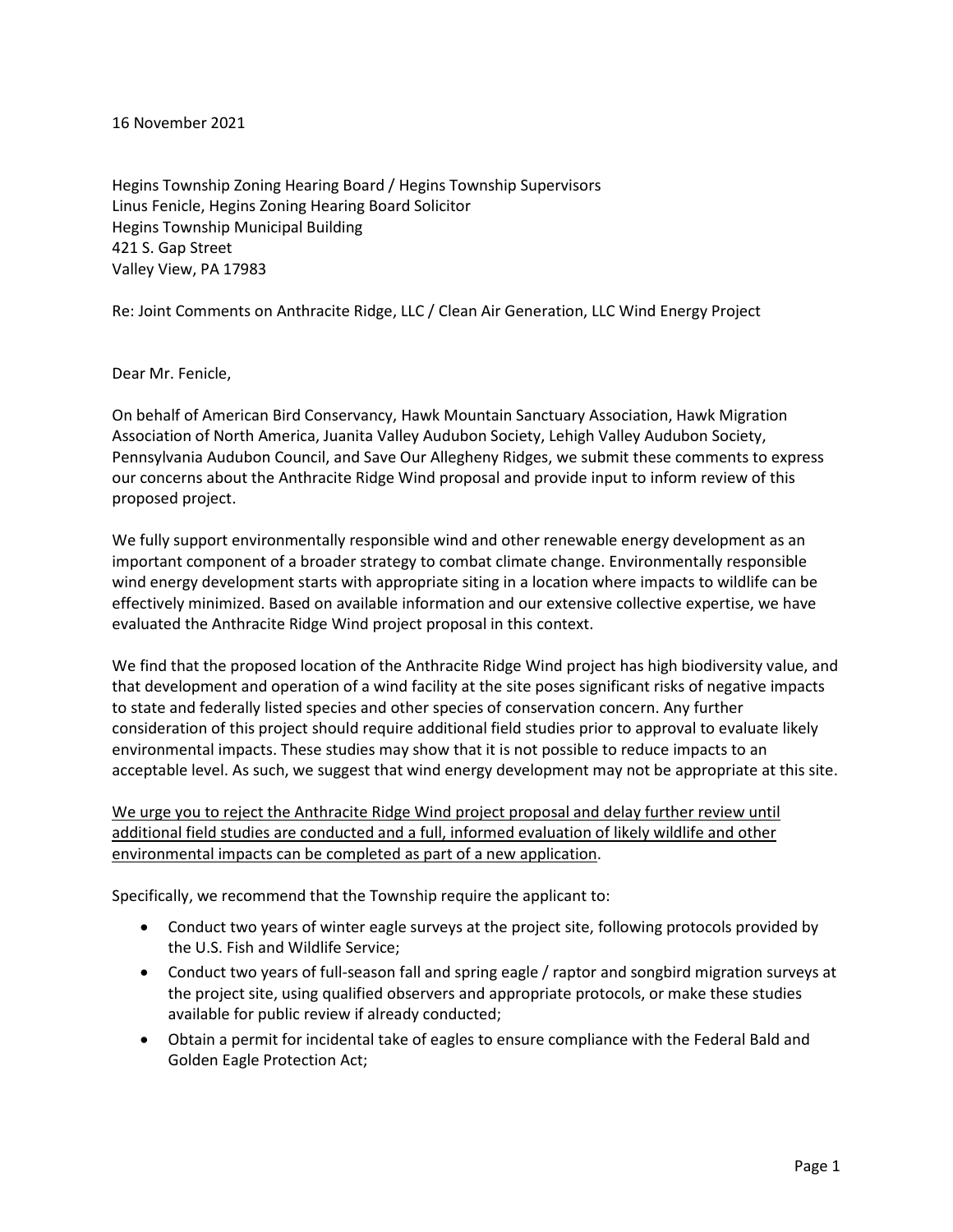- Conduct additional surveys for Federally-listed Indiana bats and northern long-eared bats in migration and summer, and follow recommendations from federal and state agencies for avoiding impacts to these species;
- Obtain a permit for incidental take of Federally-listed bat species, if needed, through preparation of a Habitat Conservation Plan, in coordination with agencies.
- Confirm with all relevant Federal and State natural resource management agencies that surveys conducted for species / species groups of concern are adequate in both timing and methods, and that likely impacts are effectively avoided, minimized and/or mitigated.

# **Biodiversity Value of the Proposed Site and Vicinity**

The proposed location of the Anthracite Ridge Wind project is in close proximity to Kittatinny Ridge, the biodiversity value of which is well-established. Kittatinny Ridge is designated a Conservation Landscape by Pennsylvania Department of Conservation & Natural Resources, and a Global Important Bird Area by National Audubon Society, among other distinctions. The ridge hosts tens of thousands of hawks, eagles, and other raptors during migration each year, as documented at Hawk Mountain Sanctuary and several other nearby raptor count sites within the Hawk Migration Association of North America network.

Ridges north of the Kittatinny also host migrating raptors. These document regionally large numbers of eagles, particularly in spring, and some record higher numbers than are seen along much of the Kittatinny Ridge.

Many of the raptors documented at hawk watch sites in the area fly low over the ridges using wind currents and updrafts to save energy. The Appalachians also serve as a corridor for migrating songbirds. Hawk Mountain records more than 30,000 songbirds on average each fall flying along the Kittatinny Ridge (L. Goodrich, pers. comm.). Records eBird, a citizen scientist database hosted by Cornell Lab or Ornithology, suggests nearby ridges also host substantial numbers of migrating songbirds (eBird.org Weiser State Forest "hotspot").

The proposed site for Anthracite Ridge Wind project also supports a host of other wildlife, including some species of conservation concern. The western portion of the proposed location is within Bear Mountain Natural Area, which supports State-Threatened Allegheny woodrat and Pennsylvania Raredesignated minniebush.<sup>1</sup> The site is also within the Stony Mountain Woodrat Complex Important Mammal Area.<sup>2</sup>

A search of the Pennsylvania Wildlife Action Plan Conservation Opportunity Area Tool indicates that 16 Pennsylvania Species of Greatest Conservation Need are found in the approximate project area. This includes the Allegheny woodrat as well as a variety of bird species.

### Eagles

 $\overline{a}$ 

As discussed in the preceding section, the proposed location of the Anthracite Ridge Wind project is within an area of enormous importance for eagles and other raptors. The proposed project location is 8

 $1$  The Nature Conservancy. 2003. A natural areas inventory of Schuylkill County, Pennsylvania.

https://www.naturalheritage.state.pa.us/CNAI\_PDFs/Schuylkill%20County%20NAI%202003.pdf

<sup>2</sup> Pennsylvania Mammal Atlas. 2021. Important Mammal Areas. Site accessed 3 November 2021.

https://www.pamammalatlas.com/mammals/important-mammal-areas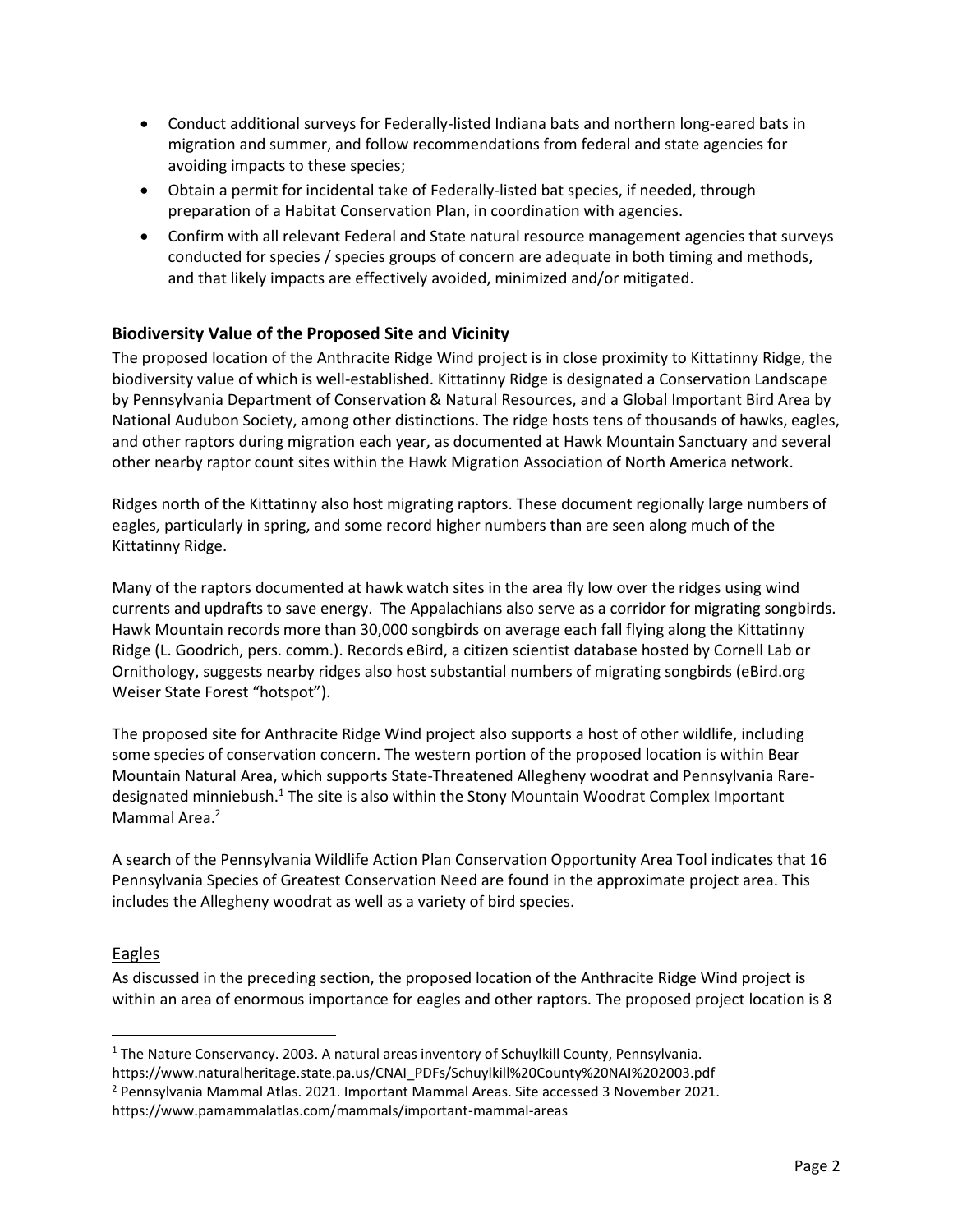miles north of a hawk watch site that records an average of 75 migratory Golden Eagles each year.<sup>3</sup> Tracking data for ~100 Golden Eagles (approximately 2% of the eastern population) indicate that the proposed project site was used by this species for spring migration and extensively during winter; fall migrants have also been recorded in the immediate vicinity. Additionally, Bald Eagles have been documented using the project area and are seen wintering nearby.<sup>4</sup>

The harmful impacts of wind turbines on Golden Eagles are well-documented. At one wind energy facility in California, researchers concluded that Golden Eagle populations at the site were only maintained by "continental scale migration," <sup>5</sup> i.e., mortality caused by collisions with wind turbines was only offset by new birds moving into the area at a massive scale. A more recent study found that Golden Eagles are at risk of population-level declines specifically as a result of wind energy development.<sup>6</sup>

Unlike the open spaces preferred by western birds, migratory and wintering eastern Golden Eagles primarily occupy large swaths of forest. Ridgetops are an important component of habitat for these birds throughout the year, and in winter hillsides and cliffs are important as well.<sup>7</sup>

Eastern Golden Eagles "are found in greatest numbers during winter in the north-central Appalachian Mountains of Pennsylvania, West Virginia, and Virginia," according to experts. <sup>8</sup> This makes Pennsylvania a disproportionately important place for this bird's annual life cycle and conservation. This is significant because this population is relatively small at an estimated 5,000 birds.<sup>9</sup>

A study of eight eastern Golden Eagles fitted with global positioning system tags found that migrating birds flew at higher elevations than birds engaged in "local" movements.<sup>10</sup> This study also found that birds flying over areas of high topographic relief (e.g., ridgetops and steep slopes) flew at lower altitudes. Local movements occurred an average of 109m above the ground, and ~65m above the ground when specifically over ridgetops / summits. This is well within the average 28 to 153m range of elevations in which wind turbine blades turn.<sup>11</sup> Migratory flights averaged 284m above the ground, and ~135 over ridgetops and summits.

Both eagle species are protected under the Federal Bald and Golden Eagle Protection Act, which makes killing an individual of either species illegal, regardless of whether this is intentional or unintentional.

 $\overline{a}$ 

<sup>3</sup> Second Mountain Hawk Watch, www.hawkcount.org.

<sup>4</sup>Tricia Miller, Conservation Science Global. 2021. Personal communication, and Miller et al. 2014. Assessing risk to birds of industrial scale wind development via paired resource selection models. Conservation Biology 1-11.

<sup>&</sup>lt;sup>5</sup> Katzner et al. 2017. Golden Eagle fatalities and the continental-scale consequences of local wind-energy generation. Conservation Biology 31: 406-415.

<sup>&</sup>lt;sup>6</sup> Diffendorfer et al. 2021. Demographic and potential biological removal models identify raptor species sensitive to current and future wind energy. Ecosphere 12: e03531.

 $7$  Miller et al. 2017. Summer and winter space use and home range characteristics of Golden Eagles (Aquila Chrysaetos) in eastern North America. The Condor 119: 697-719.

<sup>&</sup>lt;sup>8</sup> Katzner et al. 2012. Status, biology, and conservation priorities for North America's eastern golden eagle (Aquila chrysaetos) population. The Auk 129: 168-176.

<sup>9</sup> U.S. Fish and Wildlife Service. 2016. Bald and Golden Eagles: Population demographics and estimation of sustainable take in the United States, 2016 update. Division of Migratory Bird Management, Washington D.C., USA. <sup>10</sup> Katzner et al. 2012. Topography drives migratory flight altitude of golden eagles: implications for on-shore wind energy development. Journal of Applied Ecology 49: 1178-1186.

<sup>&</sup>lt;sup>11</sup> U.S. Department of Energy Office of Energy Efficiency & Renewable Energy. 2021. Wind turbines: the bigger, the better. https://www.energy.gov/eere/articles/wind-turbines-bigger-better. Accessed 28 September 2021.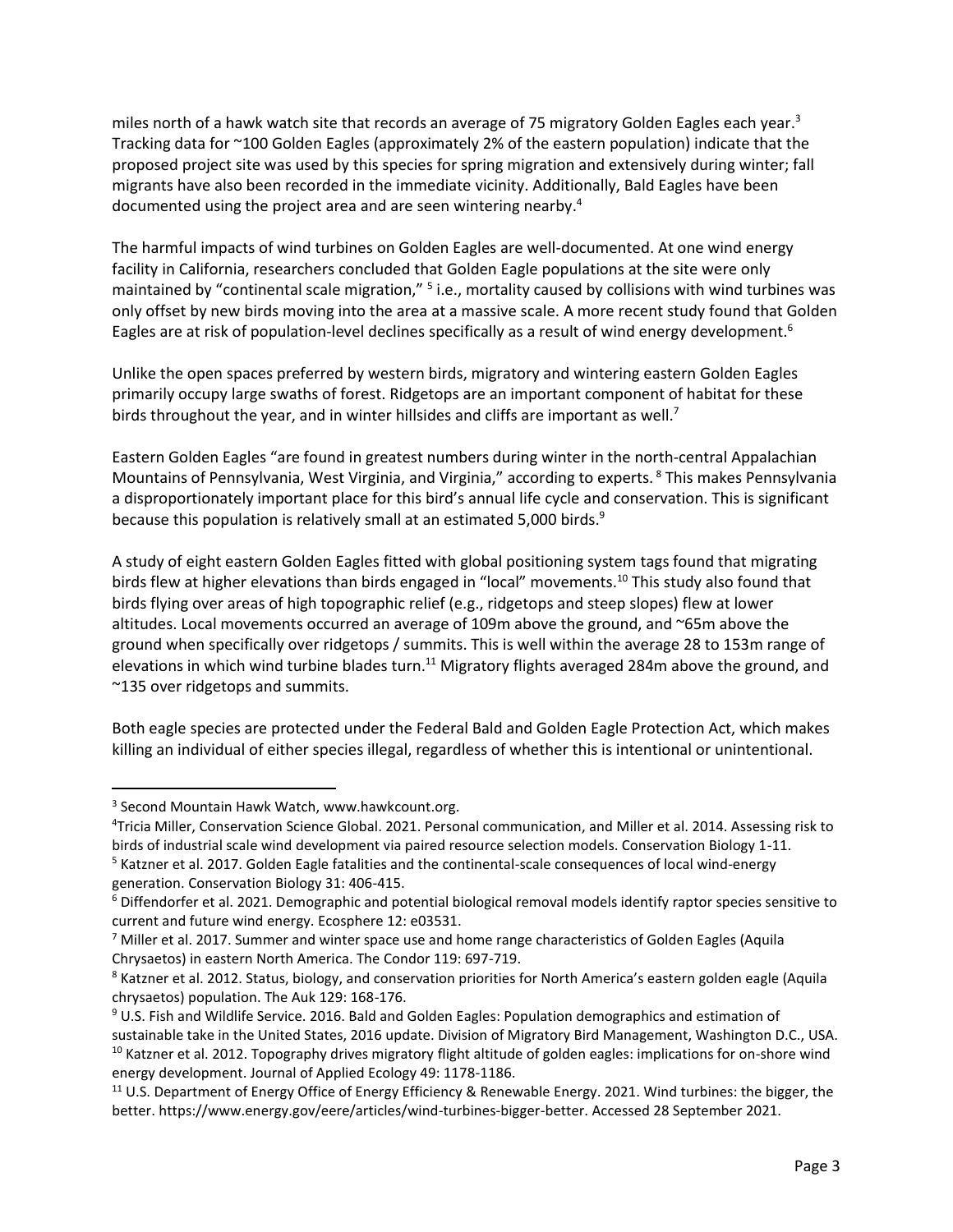Industrial activities that are likely to kill eagles, such as wind facility operation, can obtain a permit from the USFWS to provide protection from prosecution should an eagle mortality occur. Golden Eagles are also a Pennsylvania Species of Greatest Conservation Need<sup>12</sup> and activities harmful to this species should be avoided. They are designated because most of the eastern population of Golden Eagles concentrate on Appalachian ridges in spring and fall. Loss of forest cover from wind energy development on these ridges and fatal collisions with turbines are threats listed in the Pennsylvania Wildlife Action Plan.

## Other Birds

The Pennsylvania Wildlife Action Plan Conservation Opportunity Area Tool indicates that several State of North America's Birds Watch List species are found within the proposed project site, including Cerulean Warbler, Eastern Whip-poor-will, and Wood Thrush. Other raptors listed as Species of Conservation Need may also use the site as a migration corridor, including Northern Goshawk and Sharp-shinned Hawk. The Northern Goshawk is listed as a State Endangered species.

# Bats

In a July 11, 2019 letter, the U.S. Fish and Wildlife Service (USFWS) indicated that the proposed Anthracite Ridge Wind project location was within the range of the Federally Endangered Indiana bat and the Federally Threatened northern long-eared bat.

USFWS indicated that Indiana bat mortality is a concern at wind facilities, and recommended summer surveys and winter hibernacula surveys be conducted for this species. They indicated that wind turbine curtailment is recommended at night in the late summer and fall migratory period, when collision fatalities are most prevalent. They further indicated that discovery of presence of this species in summer or winter would require further coordination to identify measures to avoid impacts. Tracking of tagged Indiana bats shows flights over and along ridges within 8 miles of the site.<sup>13</sup>

USFWS also indicated that eight northern long-eared bat hibernacula occur in the proposed Anthracite Ridge Wind project area (encompassing portions of the site within and beyond Hegins Township), and listed conditions under which measures are required to avoid impacts to this species. They requested details of the site and construction plan to inform further consideration of potential impacts.

A subsequent letter from USFWS dated October 27, 2021 indicated that upon receiving further information regarding bat surveys at the proposed Anthracite Ridge Wind project, the agency had outstanding concerns about Federally listed bat mortality, and that insufficient associated information had been provided by project proponents. For example, 151 abandoned mine portals had been identified within the project area, but data provided only showed surveys for 43 of these.

The October 2021 letter also indicated that USFWS had recommended that the applicant obtain an incidental take permit for Indiana and northern long-eared bats if impacts to these species could not be avoided, and that this recommendation has not changed.

 $\overline{a}$ <sup>12</sup> Pennsylvania Game Commission and Pennsylvania Fish & Boat Commission. 2015. Pennsylvania wildlife action plan 2015 – 2025.

<sup>&</sup>lt;sup>13</sup> Birds Canada / Motus Wildlife Tracking System. 2021.

https://motus.org/data/tracksMap?t=19217&t=19221&t=19222&t=25980&t=25982&t=19214&t=19228&t=19989 &t=19990&t=25978&t=19884&t=19885&t=19886&t=19887&t=26582&t=19219&t=19224&t=19226&t=25976&t=2 5983&t=25981&e=2013-01-01&l=2021-12-31&p=134. Website visited 9 November 2021.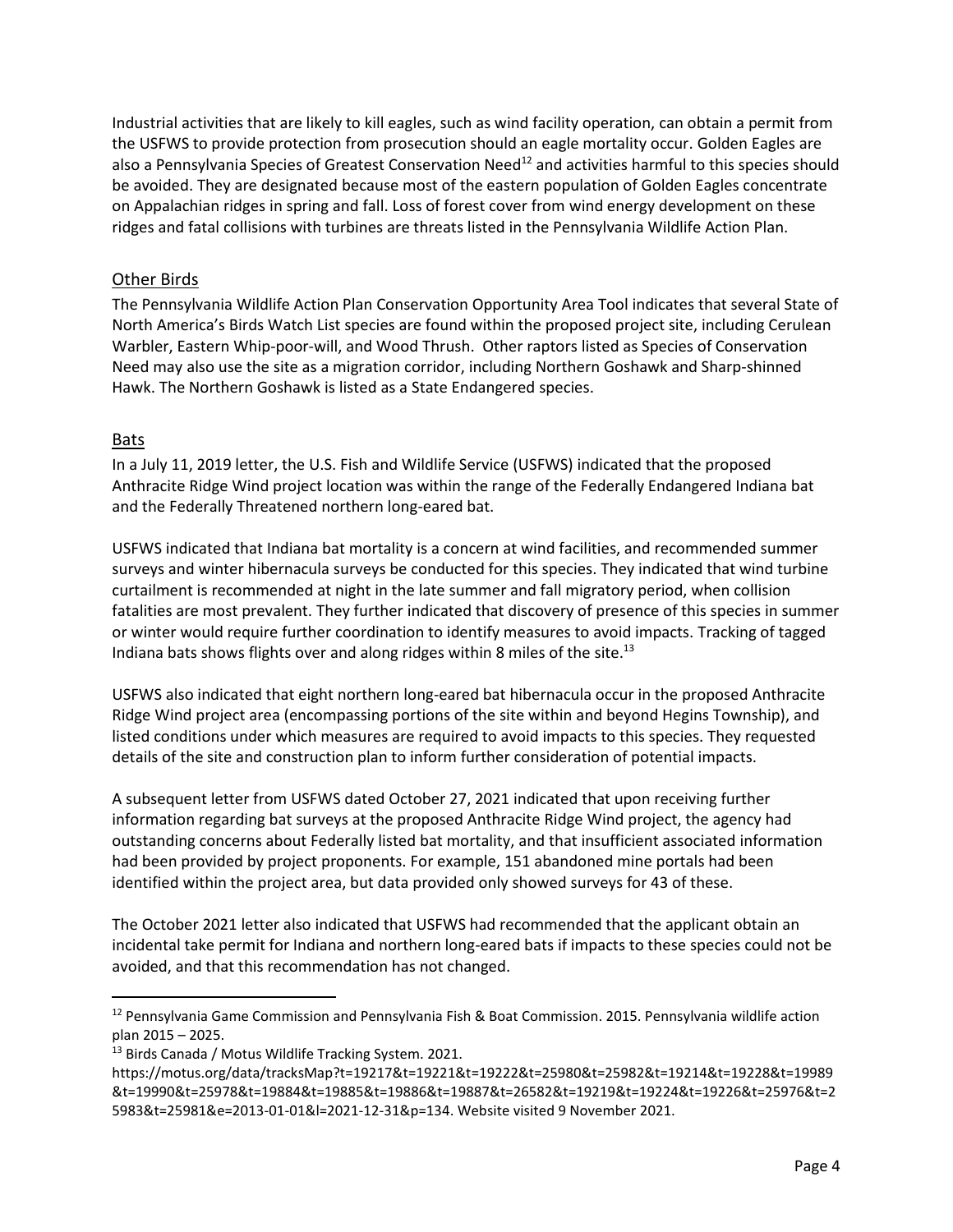# **Biodiversity in Context of Anthracite Ridge Wind Proposal**

The preceding sections show that a variety of field surveys would be needed to ensure that the proposed Anthracite Ridge Wind project would not cause unacceptable impacts to wildlife, including listed species and other species of conservation concern. These include:

- Golden Eagle (migration and winter)
- Bald Eagle (breeding, migration and winter)
- Migratory songbirds (breeding and migration)
- Indiana bat (year-round)
- Northern long-eared bat (year-round)
- Allegheny woodrat (year-round)
- Minniebush (year-round)

The project application indicates that the following surveys have been or are being conducted:

- Baseline avian surveys
- Raptor migration surveys
- Breeding bird surveys
- Eagle and other raptor nest surveys
- Large bird use surveys (focal species not specified)
- Bat acoustic sampling
- Bat hibernacula and roost assessments
- Bat mist-netting
- Allegheny woodrat surveys
- Timber rattlesnake surveys
- Bog turtle surveys
- Minniebush surveys

The application states that correspondence with the U.S. Fish and Wildlife Service indicates that bird surveys at the site are sufficient. The timing of this correspondence is not indicated, nor is it or the data collected provided for public review.

The application also states that the Pennsylvania Department of Conservation & Natural Resources indicated in 2020 that no further action is needed regarding surveys or consideration of impacts to minniebush.

For the majority of surveys listed in the application, the timing and methodologies are unclear. We urge the Township to confirm with all relevant agencies, including PA Department of Conservation & Natural Resources, PA Game Commission, PA Fish & Boat Commission, and US Fish and Wildlife Service, that surveys conducted are adequate in both regards, and sufficiently recent to provide reliable data.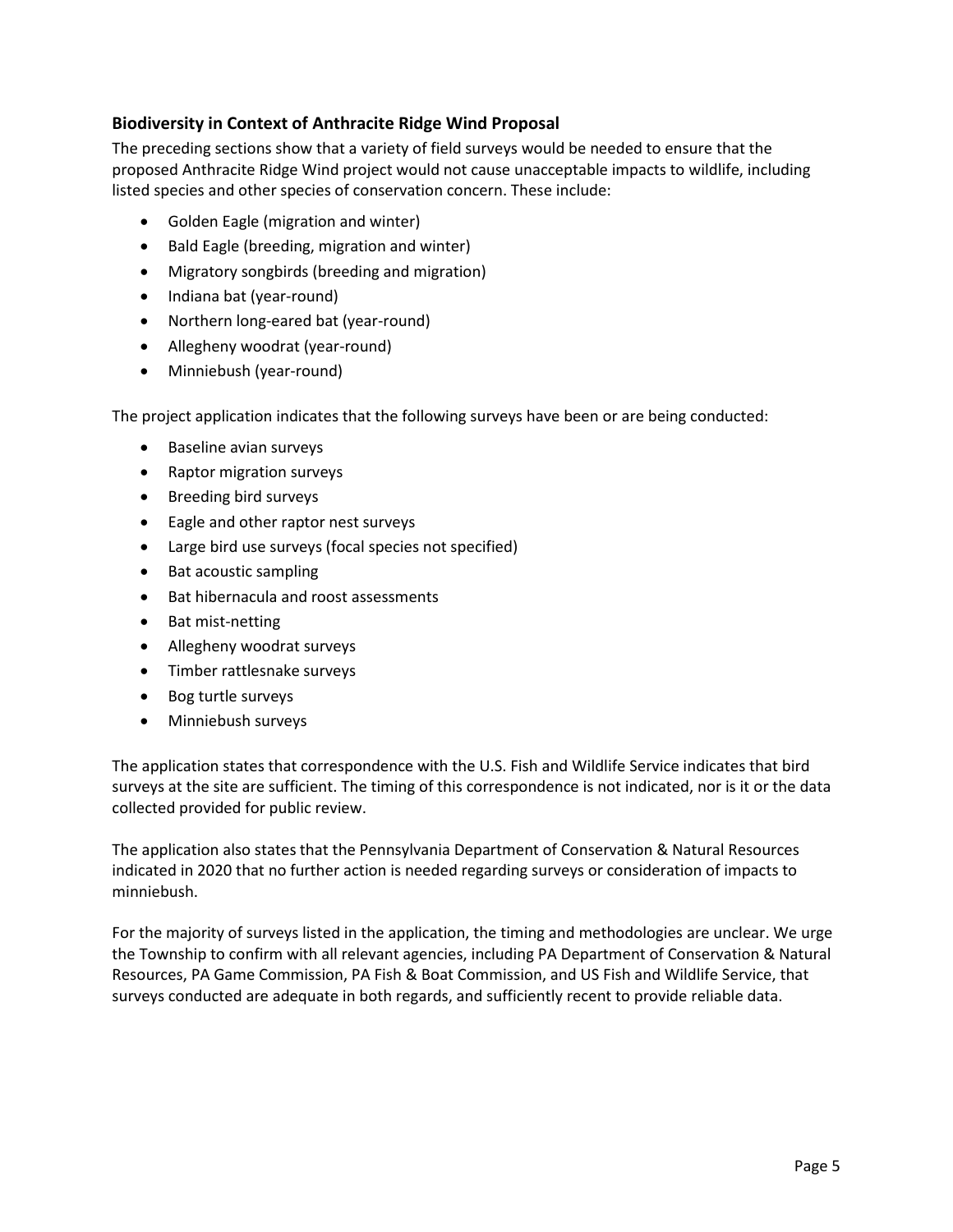### **Outstanding Concerns**

We find that there are clear deficiencies in surveys conducted to date that must be addressed before the project application can be considered further. In addition, there appear be likely deficiencies regarding permitting for impacts to Federally regulated species.

### Eagle Surveys and Incidental Take Permitting

The Golden Eagle and Bald Eagle tracking data discussed previously demonstrate that both species are likely to use the proposed Anthracite Ridge Wind project site, creating risk of collision fatalities if the project is constructed. Further, data showing that the relatively uncommon eastern Golden Eagle is present in the project area in winter shows that surveys conducted to inform project planning are inadequate for this species. This is particularly important in light of the study demonstrating that day-today movements occur at lower altitudes than migratory flights and their status as Pennsylvania Species of Greatest Conservation Need.

We strongly recommend that the Township require that eagle surveys conducted to date be augmented with surveys in the winter months. This should follow USFWS protocols provided in guidance specifically for mitigating turbine-caused eagle mortality at wind energy facilities.<sup>14</sup> These recommend 2 years of preconstruction surveys for wind facilities.

Further, given the likelihood that construction of a wind facility at the proposed location would result in collision mortality for Golden Eagles and/or Bald Eagles, we strongly recommend that the Township require that the applicant obtain an incidental take permit from the USFWS to ensure compliance with the Bald and Golden Eagle Protection Act.

#### Federally-Listed Bat Species and Incidental Take Permitting

Correspondence from USFWS show that construction of the proposed Anthracite Ridge Wind project would pose risks of fatal collisions of Federally listed Indiana bats and northern long-eared bats with wind turbines. This correspondence also shows that survey work conducted to date, and coordination with the agency regarding these species is substantially inadequate.

We strongly recommend that the Township require additional surveys for Federally-listed bats, as outlined by USFWS. Further, we recommend that the Township require the applicant to satisfy the agency's requests for information about project plans and comply with any further recommendations before they consider the project proposal further.

We also strongly recommend that the Township require the applicant to obtain an incidental take permit for Indiana bats and northern long-eared bats if impacts to these species cannot be avoided, as recommended by the USFWS.

#### Conclusion

 $\overline{a}$ 

While we fully support environmentally responsible wind energy development as an important component of a broader strategy to combat climate change, we find that the proposed location of the

<sup>&</sup>lt;sup>14</sup> U.S. Fish and Wildlife Service Division of Migratory Bird Management. 2013. Eagle conservation plan guidance, module 1 – land-based wind energy, version 2.